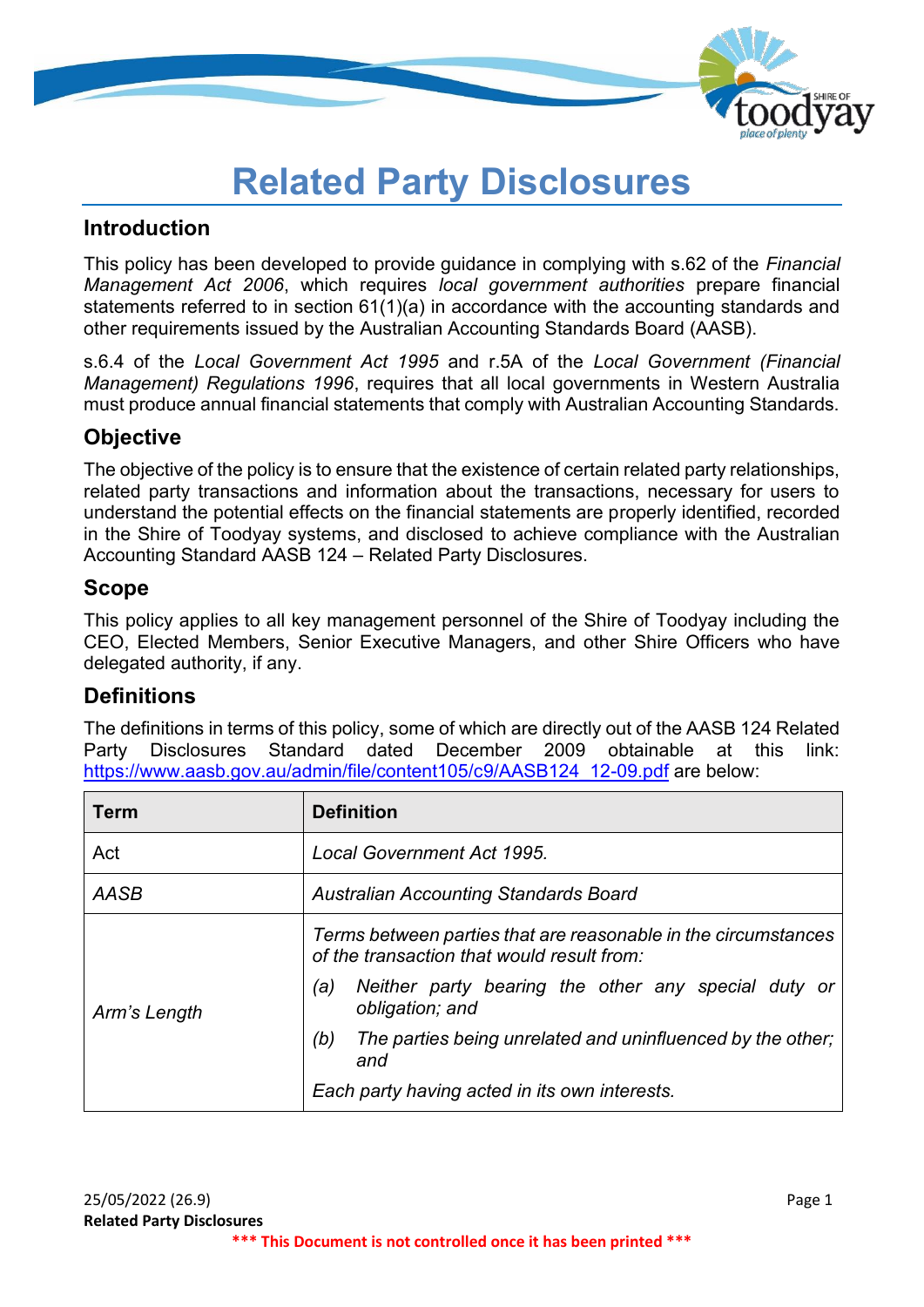| Term                                       | <b>Definition</b>                                                                                                                                                                                            |                                                                                                                                |  |  |
|--------------------------------------------|--------------------------------------------------------------------------------------------------------------------------------------------------------------------------------------------------------------|--------------------------------------------------------------------------------------------------------------------------------|--|--|
| Associate                                  | In relation to an entity (the first entity), an entity over which the<br>first entity has significant influence. It includes subsidiaries of<br>the associate.                                               |                                                                                                                                |  |  |
|                                            | For example, an associate's subsidiary and the investor that has<br>significant influence over the associate are related to each other.                                                                      |                                                                                                                                |  |  |
|                                            | Close members of the family of a person are those family<br>members who may be expected to influence, or be influenced<br>by, that person in their dealings with the entity and include:                     |                                                                                                                                |  |  |
|                                            | (a) That person's children and spouse or domestic partner;<br>(b) Children of that person's spouse or domestic partner; and<br>(c) Dependants of that person or that person's spouse or<br>domestic partner. |                                                                                                                                |  |  |
|                                            | The following table may assist you in identifying your close<br>family members:                                                                                                                              |                                                                                                                                |  |  |
|                                            | Definitely a close<br>family member                                                                                                                                                                          | May be a close family member                                                                                                   |  |  |
| Close members of the<br>family of a person | Your<br>spouse/domestic<br>partner                                                                                                                                                                           | Your brothers and sisters, if they could<br>expected to influence or be influenced<br>you in their dealings with council       |  |  |
|                                            | Your children                                                                                                                                                                                                | Your aunts, uncles and cousins, if th<br>could be expected to influence or<br>influenced by you in their dealings w<br>council |  |  |
|                                            | Your dependants                                                                                                                                                                                              | Your parents and grandparents, if th<br>could be expected to influence or<br>influenced by you in their dealings w<br>council  |  |  |
|                                            | Children of your<br>spouse/domestic<br>partner                                                                                                                                                               | Your nieces and nephews, if they could<br>expected to influence or be influenced<br>you in their dealings with council         |  |  |
|                                            | Dependants of your<br>spouse/domestic<br>partner                                                                                                                                                             | Any other member of your family if th<br>could be expected to influence or<br>influenced by you in their dealings w<br>council |  |  |
| Compensation                               | Compensation includes all employee benefits (as defined in<br>AASB 119 Employee Benefits) including employee benefits to<br>which AASB 2 Share-based Payment applies. Employee                               |                                                                                                                                |  |  |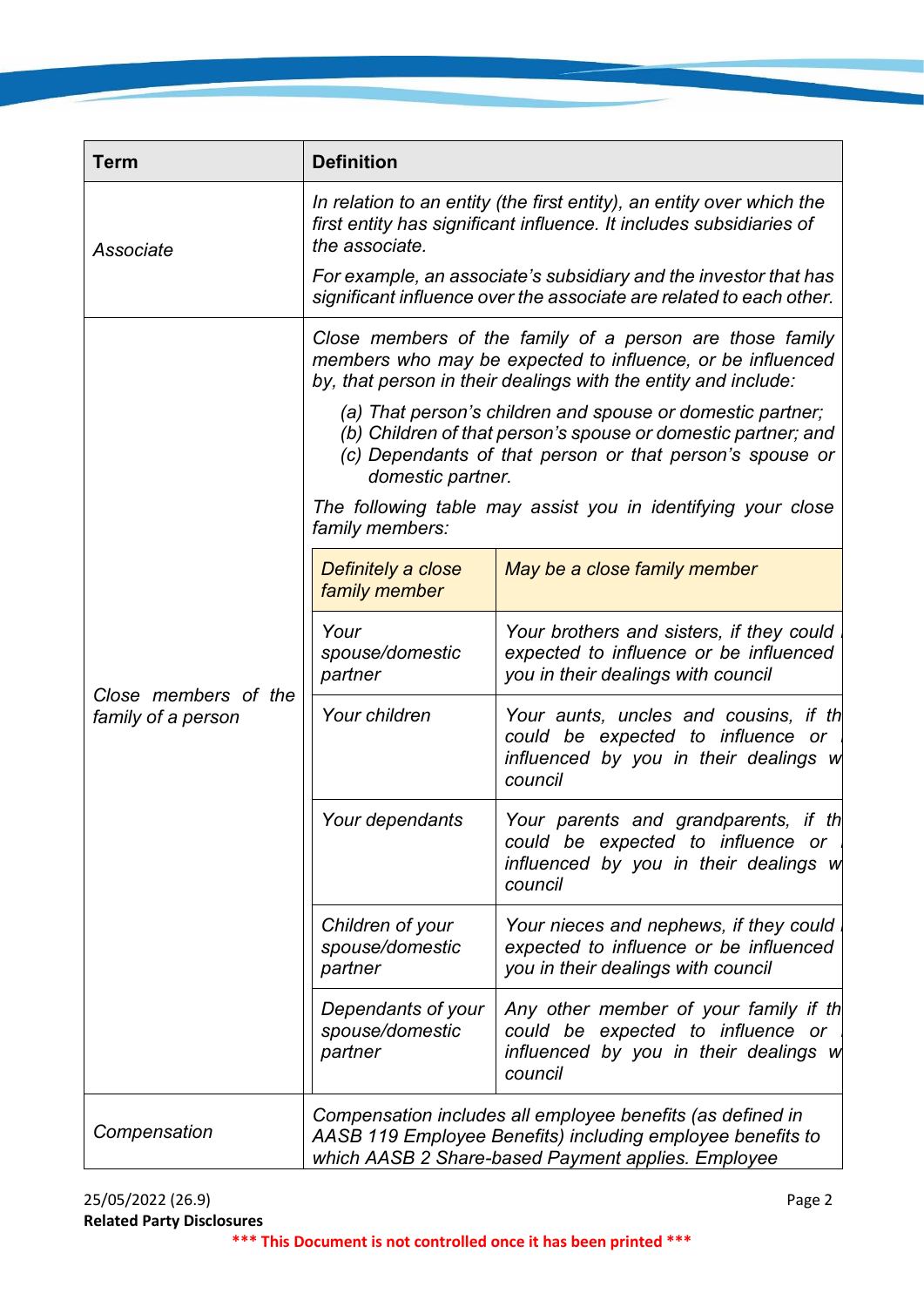| Term            | <b>Definition</b>                                                                                                                                                                                                                                                                                                                                                           |  |  |
|-----------------|-----------------------------------------------------------------------------------------------------------------------------------------------------------------------------------------------------------------------------------------------------------------------------------------------------------------------------------------------------------------------------|--|--|
|                 | benefits are all forms of consideration paid, payable or<br>provided by the entity, or on behalf of the entity, in exchange<br>for services rendered to the entity. It also includes such<br>consideration paid on behalf of a parent of the entity in respect<br>of the entity.                                                                                            |  |  |
|                 | <b>Compensation includes:</b>                                                                                                                                                                                                                                                                                                                                               |  |  |
|                 | short-term employee benefits, such as wages, salaries and<br>(a)<br>social security contributions, paid annual leave and paid<br>sick leave, profit-sharing and bonuses (if payable within<br>twelve months of the end of the period) and non-monetary<br>benefits (such as medical care, housing, cars and free or<br>subsidised goods or services) for current employees; |  |  |
|                 | (b)<br>post-employment benefits such as pensions, other<br>retirement benefits, post-employment life insurance and<br>post-employment medical care;                                                                                                                                                                                                                         |  |  |
|                 | other long-term employee benefits, including long-service<br>(c)<br>leave or sabbatical leave, jubilee or other long-service<br>benefits, long-term disability benefits and, if they are not<br>payable wholly within twelve months after the end of the<br>period, profit-sharing,<br>deferred<br>bonuses<br>and<br>compensation;                                          |  |  |
|                 | (d) termination benefits; and                                                                                                                                                                                                                                                                                                                                               |  |  |
|                 | (e) share-based payment.                                                                                                                                                                                                                                                                                                                                                    |  |  |
| Control         | Control is the power to govern the financial and operating<br>policies of an entity so as to obtain benefits from its activities.                                                                                                                                                                                                                                           |  |  |
|                 | Director means:                                                                                                                                                                                                                                                                                                                                                             |  |  |
|                 | a person who is a director under the Corporations Act;<br>(a)<br>and                                                                                                                                                                                                                                                                                                        |  |  |
| <b>Director</b> | in the case of entities governed by bodies that are not named a<br>board of directors, a person who, regardless of the name that is<br>given to the position, is appointed to the position of member of<br>the governing body, council, commission or authority.                                                                                                            |  |  |
|                 | <b>Entities</b><br>include<br>companies, trusts,<br>incorporated<br>and<br>unincorporated associations such as clubs and charities, joint<br>ventures and partnerships.                                                                                                                                                                                                     |  |  |
| Entity          | You control an entity if you have:                                                                                                                                                                                                                                                                                                                                          |  |  |
|                 | (a)<br>power over the entity;                                                                                                                                                                                                                                                                                                                                               |  |  |
|                 | exposure, or rights, to variable returns from involvement<br>(b)<br>with the entity; and                                                                                                                                                                                                                                                                                    |  |  |

25/05/2022 (26.9) Page 3 **Related Party Disclosures**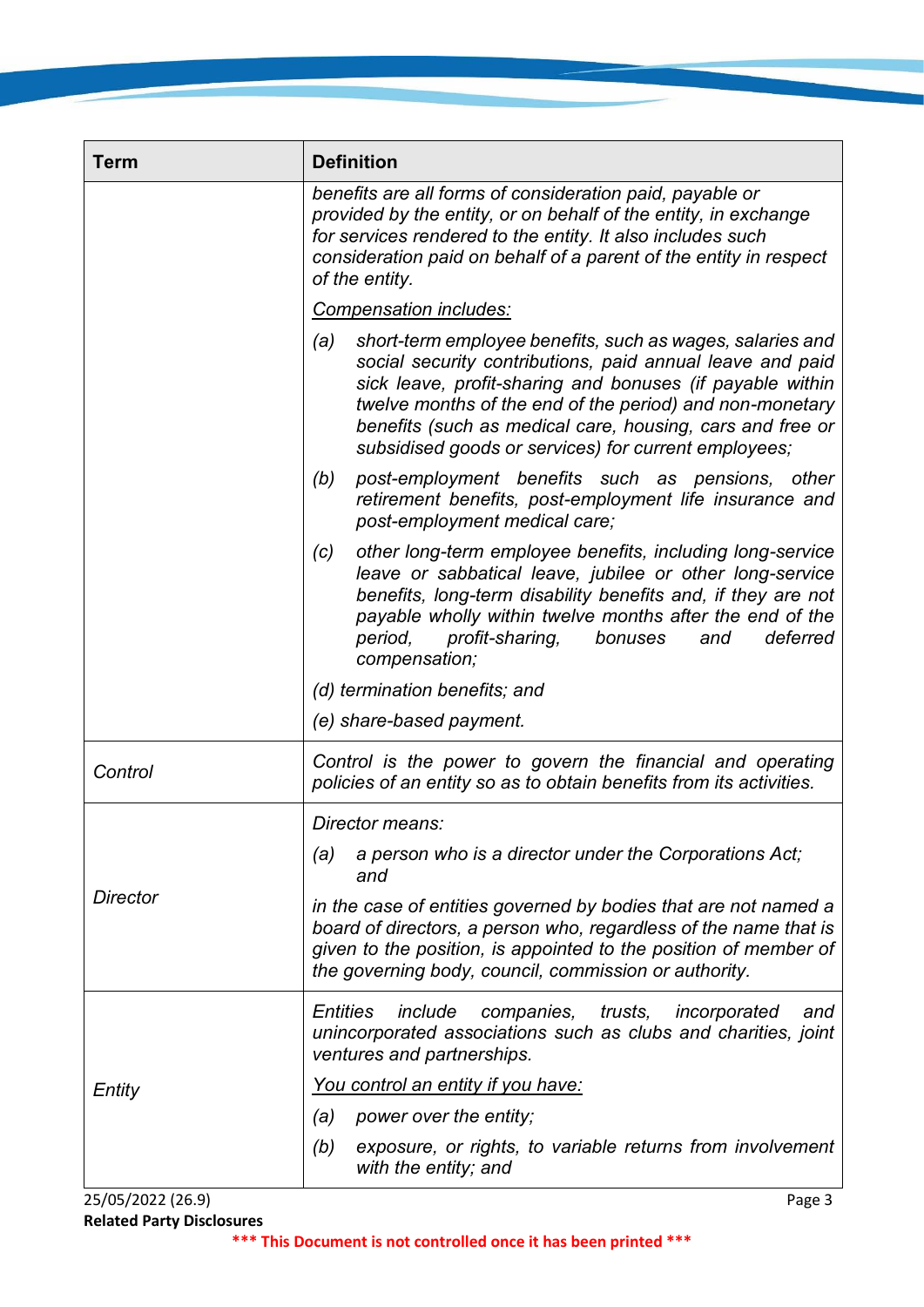| <b>Term</b>                          | <b>Definition</b>                                                                                                                                                                                                                                             |  |  |
|--------------------------------------|---------------------------------------------------------------------------------------------------------------------------------------------------------------------------------------------------------------------------------------------------------------|--|--|
|                                      | the ability to use your power over the entity to affect the amount<br>of your returns.                                                                                                                                                                        |  |  |
|                                      | A financial benefit includes giving a financial benefit indirectly<br>through an interposed entity, making an informal, oral or non-<br>binding agreement to give the benefit, and giving a benefit that<br>does not involve paying money.                    |  |  |
|                                      | Examples of "giving a financial benefit" to a related party may<br>include but is not limited to:                                                                                                                                                             |  |  |
| <b>Financial benefit</b>             | Giving or providing the Related Party finance or property.<br>(a)                                                                                                                                                                                             |  |  |
|                                      | Buying an asset from or selling an asset to the Related<br>(b)<br>Party.                                                                                                                                                                                      |  |  |
|                                      | Supplying services to or receiving services from the<br>(c)<br><b>Related Party.</b>                                                                                                                                                                          |  |  |
|                                      | Issuing securities of grating an option to the Related Party.<br>(d)                                                                                                                                                                                          |  |  |
|                                      | Taking up or releasing an obligation of the Related Party.                                                                                                                                                                                                    |  |  |
| Government                           | Government refers to government, government agencies and<br>similar bodies whether local, national or international.                                                                                                                                          |  |  |
| Government-related<br>entity         | A government-related entity is an entity that is controlled, jointly<br>controlled or significantly influenced by a government.                                                                                                                               |  |  |
| Joint control                        | Joint control is the contractually agreed sharing of control over<br>an economic activity/arrangement which exists only when<br>decisions about the relevant activities require the unanimous<br>consent of the parties sharing control.                      |  |  |
| <b>Joint Venture</b>                 | An arrangement of which 2 or more parties have joint control<br>and have right to the net assets of the arrangement. It includes<br>subsidiaries of the joint venture.                                                                                        |  |  |
|                                      | Key management personnel are those persons having authority<br>and responsibility for planning, directing and controlling the<br>activities of the entity, directly or indirectly, including any director<br>(whether executive or otherwise) of that entity. |  |  |
| Management<br>Key<br>Personnel (KMP) | KMPs having authority and responsibility for planning, directing<br>and controlling activities of the Shire of Toodyay either directly<br>or indirectly are as follows:                                                                                       |  |  |
|                                      | Shire President / Deputy Shire President / Elected<br>(a)<br>Members.                                                                                                                                                                                         |  |  |
|                                      | <b>Chief Executive Officer/ Senior Executive Managers.</b><br>(b)                                                                                                                                                                                             |  |  |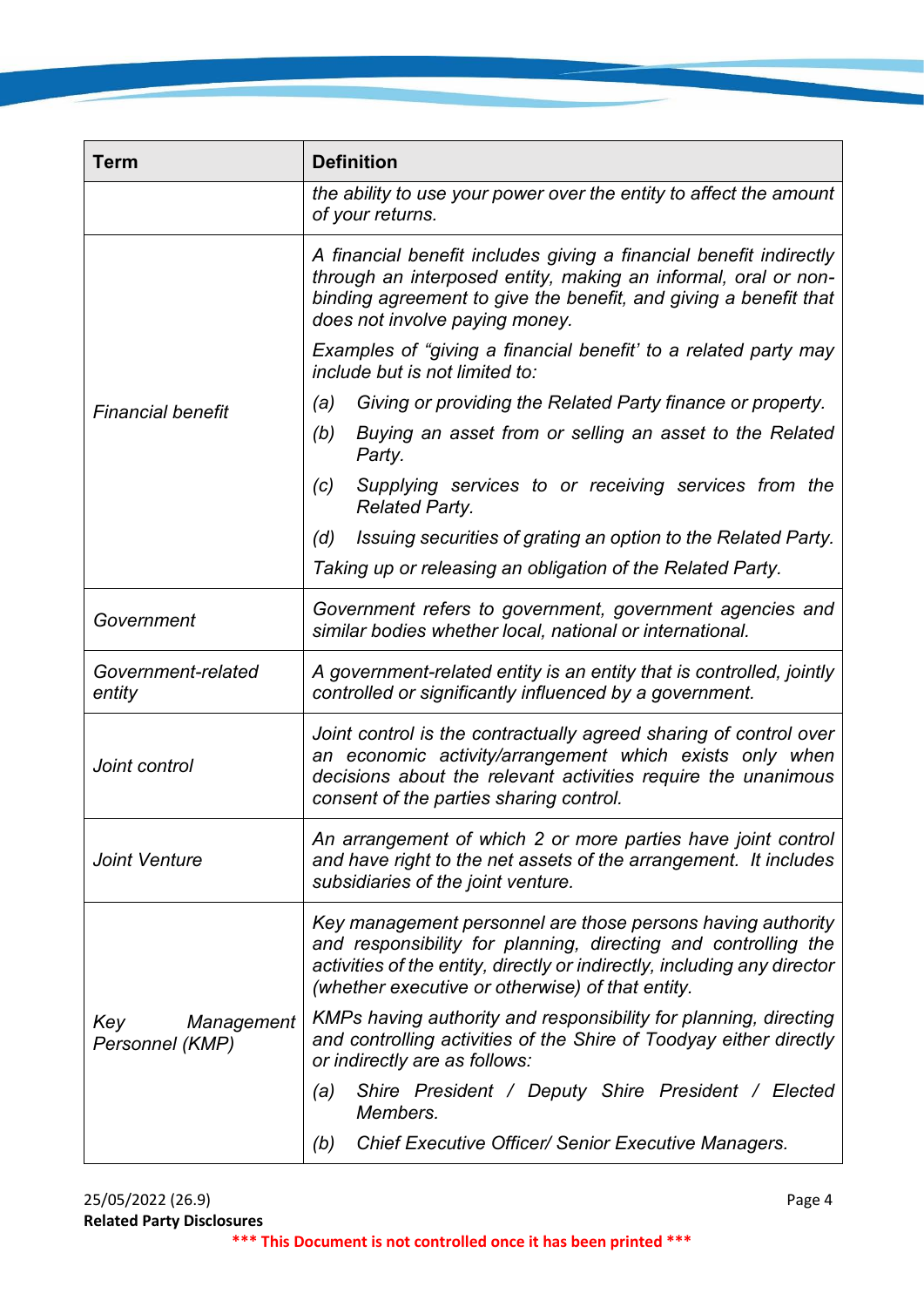| <b>Term</b>                                            | <b>Definition</b>                                                                                                                                                                                                                                                                                                                         |  |  |
|--------------------------------------------------------|-------------------------------------------------------------------------------------------------------------------------------------------------------------------------------------------------------------------------------------------------------------------------------------------------------------------------------------------|--|--|
|                                                        | Other Officers with delegated authority or influence.                                                                                                                                                                                                                                                                                     |  |  |
| Management                                             | Where "management" is mentioned in this policy it means the<br>Chief Executive Officer and Senior Executive Officers<br>responsible to the CEO.                                                                                                                                                                                           |  |  |
| <b>Materiality</b>                                     | The assessment of whether the transaction, either individually<br>or in aggregate with other transactions, could influence<br>decisions that users make regarding financial matters of the<br>Shire. In assessing materiality, management will consider both<br>the size and nature of the transaction, individually and<br>collectively. |  |  |
| <b>Ordinary Citizen</b><br><b>Transaction</b><br>(OCT) | Transactions that are provided on terms and conditions no<br>different to those applying to the general public and which have<br>been provided in the course of delivering public service<br>objectives, are unlikely to influence the decisions that users of<br>the Shire of Toodyay's financial statements make.                       |  |  |
|                                                        | A related party is a person or entity that is related to the entity<br>that is preparing its financial statements (in this Standard<br>referred to as the 'reporting entity').                                                                                                                                                            |  |  |
|                                                        | A person or a close member of that person's family is<br>(a)<br>related to a reporting entity if that person:                                                                                                                                                                                                                             |  |  |
|                                                        | has control or joint control over the reporting entity;<br>İ.                                                                                                                                                                                                                                                                             |  |  |
|                                                        | ii.<br>has significant influence over the reporting entity; or                                                                                                                                                                                                                                                                            |  |  |
|                                                        | iii.<br>is a member of the key management personnel of the<br>reporting entity or of a parent of the reporting entity.                                                                                                                                                                                                                    |  |  |
|                                                        | An entity is related to a reporting entity if any of the<br>(b)<br>following conditions applies:                                                                                                                                                                                                                                          |  |  |
| <b>Related Party</b>                                   | i.<br>The entity and the reporting entity are members of the<br>same group (which means that each parent,<br>subsidiary and fellow subsidiary is related to the<br>others).                                                                                                                                                               |  |  |
|                                                        | One entity is an associate or joint venture of the other<br>ii.<br>entity (or an associate or joint venture of a member of<br>a group of which the other entity is a member).                                                                                                                                                             |  |  |
|                                                        | iii.<br>Both entities are joint ventures of the same third<br>party.                                                                                                                                                                                                                                                                      |  |  |
|                                                        | One entity is a joint venture of a third entity and the<br>iv.<br>other entity is an associate of the third entity.                                                                                                                                                                                                                       |  |  |
| 25/05/2022 (26.9)                                      | The entity is a post-employment benefit plan for the<br>V.<br>benefit of employees of either the reporting entity or<br>Page 5                                                                                                                                                                                                            |  |  |

**Related Party Disclosures**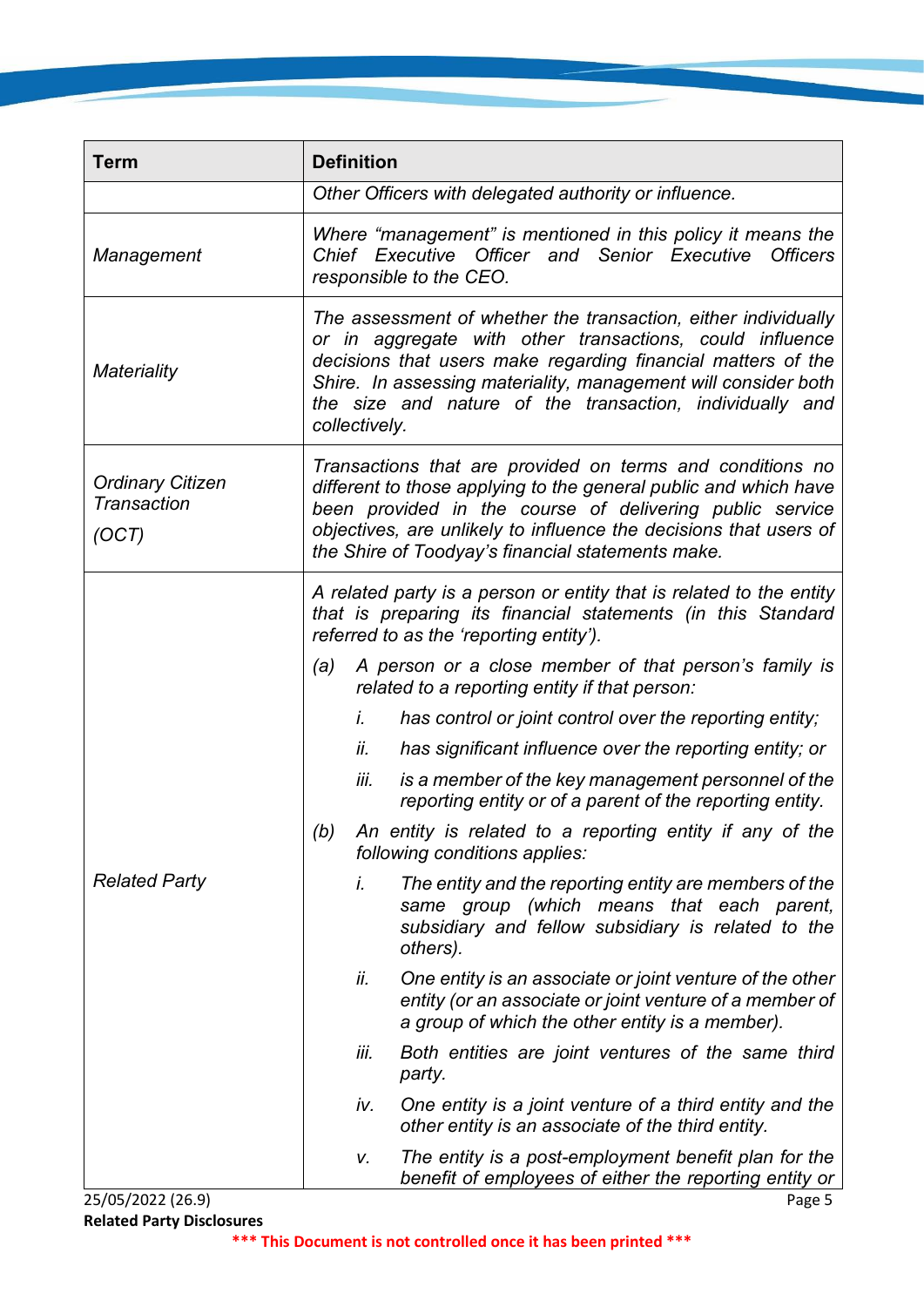| Term                                    | <b>Definition</b>                                                                                                                                                                                                                             |  |  |
|-----------------------------------------|-----------------------------------------------------------------------------------------------------------------------------------------------------------------------------------------------------------------------------------------------|--|--|
|                                         | an entity related to the reporting entity. If the reporting<br>entity is itself such a plan, the sponsoring employers<br>are also related to the reporting entity.                                                                            |  |  |
|                                         | vi. The entity is controlled or jointly controlled by a<br>person identified in (a).                                                                                                                                                          |  |  |
|                                         | A person identified in $(a)(i)$ has significant influence over the<br>entity or is a member of the key management personnel of the<br>entity (or of a parent of the entity).                                                                  |  |  |
| Party<br>Related<br><b>Transactions</b> | A related party transaction is a transfer of resources, services or<br>obligations between a reporting entity and a related party,<br>regardless of whether a price is charged.                                                               |  |  |
| Remuneration                            | Consideration or benefit received or receivable by the person<br>but excludes any reimbursement of out of pocket                                                                                                                              |  |  |
| Significant Influence                   | Significant influence is the power to participate in the financial<br>and operating policy decisions of an entity but is not control over<br>those policies. Significant influence may be gained by share<br>ownership, statute or agreement. |  |  |

### **Policy Statement**

The Policy, from a legislative and strategic context, ensures that the Shire meets the requirements of the following legislative provisions:

- s.6.4 of the *Local Government Act 1995* requires local governments prepare an annual financial report for the preceding financial year and such other financial reports as are prescribed and by 30 September following each financial year or such extended time as the Minister allows, submit to its auditor the accounts of the local government, balanced up to the last day of the preceding financial year; and the annual financial report of the local government for the preceding financial year.
- r.5A of the *Local Government (Financial Management) Regulations 1996* requires that all local governments in Western Australia must produce, subject to regulation 4, the annual budget, the annual financial report and other financial reports of the local government that comply with Australian Accounting Standards.
- The Australian Accounting Standards Board determined that from 1 July 2016, AASB 124 (Related Party Disclosures) will apply to government entities, including local governments. The Shire is required to disclose Related Party Relationships and Key Management Personnel compensation in its Annual Financial Statements.

### **1. Disclosures**

To comply with AASB124, for annual periods beginning on or after 1 July each year, the Chief Executive Officer (Director) will ensure that the following disclosures are included in the Shire of Toodyay Annual Financial Statements: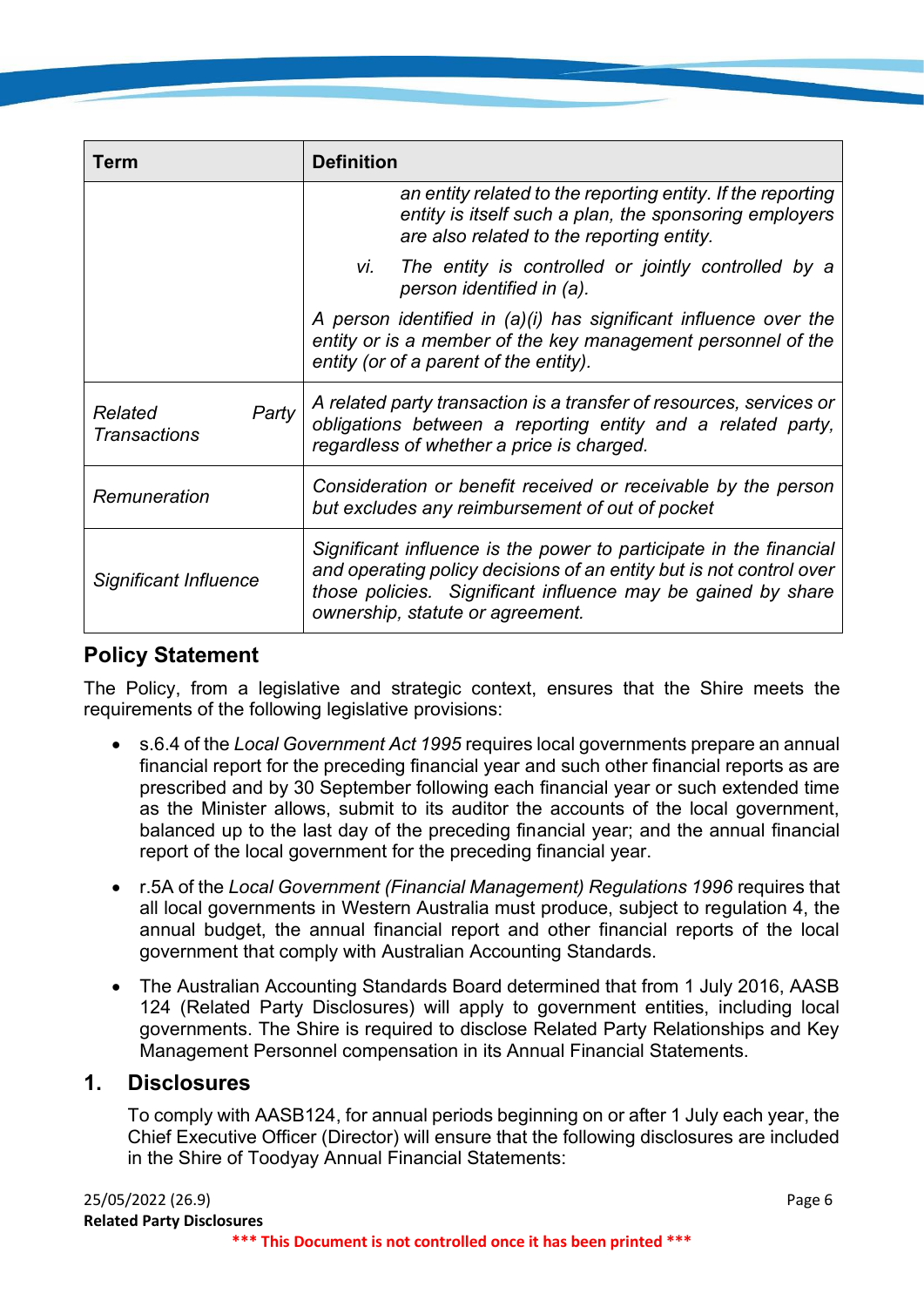- (a) Relationships between the Shire of Toodyay and its subsidiaries, irrespective of whether there have been transactions between them.
- (b) Key Management Personnel (KMP) compensation in total and for each of the following categories:
	- i. Short-term employee benefits;
	- ii. Post-employment benefits;
	- iii. Other long-term benefits;
	- iv. Termination benefits.
- (c) Amounts incurred by the Shire of Toodyay for the provision of KMP services that are provided by a separate management entity.
- (d) Information specified at (3) for related party transactions with the following persons during the periods covered by the Financial Statement:
	- i. Council subsidiaries;
	- ii. Entities who are associates of Council or of a Council subsidiary;
	- iii. Joint ventures in which Council or a Council subsidiary enters into a joint venture;
	- iv. Key management Personnel (KMP) of the Shire;
	- v. Other related parties comprising:
		- Close members of the family of any person listed above, including that person's child, spouse or domestic partner, children of a spouse or domestic partner, dependents of that person or persons' spouse or domestic partner;
		- Entities that are controlled or jointly controlled by a KMP or their close family members.
		- Entities include companies, trusts, joint ventures, partnerships and nonprofit associations such as sporting clubs).

### **2. Disclosed Information**

For each category of related party transactions the Shire of Toodyay will disclose the following information in the Shire of Toodyay annual Financial Statements:

- (a) The nature of the related party relationship;
- (b) The amount of the transactions;
- (c) The amount of outstanding balances, including commitments, and
	- i. their terms and conditions, including whether they are secured, and the nature of the consideration to be provided in settlement; and
	- ii. details of any guarantees given or received;
- (d) Provisions for doubtful debts related to the amount of outstanding balances; and
- (e) The expense recognised during the period in respect of bad or doubtful debts due from related parties.

#### 25/05/2022 (26.9) Page 7 **Related Party Disclosures**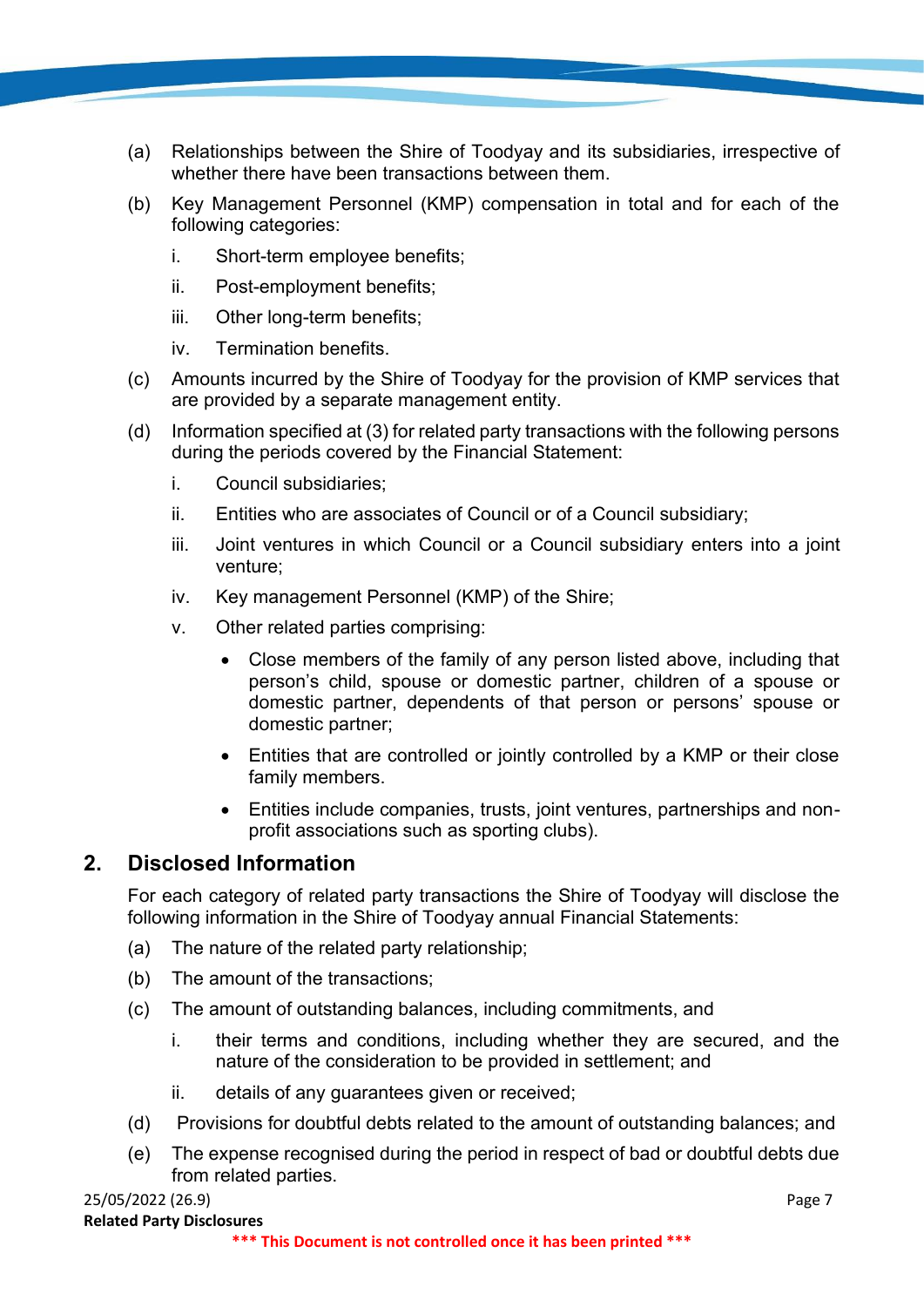### **3. Disclosures in aggregate or separate**

For each related party category, the Shire of Toodyay will disclose items of a similar nature in aggregate (one lump sum), except when a separate disclosure is necessary for an understanding of the effect of a related party transaction on the financial statements and having regard to the following criteria:

- (a) the nature of the related party relationship.
- (b) the significance of the transaction (individually or collectively in terms of size or value (including where the materiality arises due to the fact that no consideration for the transaction is given or received by the Shire of Toodyay);
- (c) whether the transaction is carried out on non-arm's length terms;
- (d) whether the nature of the transaction is outside normal day-to-day business operations.

based on the factors and thresholds under the direction of the Manager Corporate and Community Services in consultation with the Chief Executive Officer and the Shire's external Auditor.

### **4. Identifying Council Related Party Relationships and Transactions**

#### **5.1 Responsibility**

The Manager Corporate and Community Services is responsible for:

- identifying Shire subsidiaries, associates and joint ventures (incorporated and unincorporated) from the Related Entities Register, a document which is prepared to substantiate any notes made within the financial statements related to "interests in other entities."
- Determining whether Council has control or joint control of an entity;
- Determining whether an entity is an associate of, or in a joint venture with, the Shire of Toodyay or a subsidiary of the Shire.
- Investigating through the Shire's systems whether any identified Shire subsidiaries, associates or joint ventures have an existing related party transaction with the Shire.
- Identifying and extracting information specified in (3) of this policy against each existing related party transaction in the Shire's business systems for the purpose of recording the related party transaction and associated information in a register of related party transactions.
- Manually reviewing the transactional documentation for related party transactions that are not captured by the Shire's business systems and recording the information specified in (3) for the subject transaction in the register of related party transactions.

#### **5.2 Identification of related party transactions**

For the purposes of determining whether a related party transaction has occurred, examples of transactions or provision of services have been identified as meeting the criteria as follows: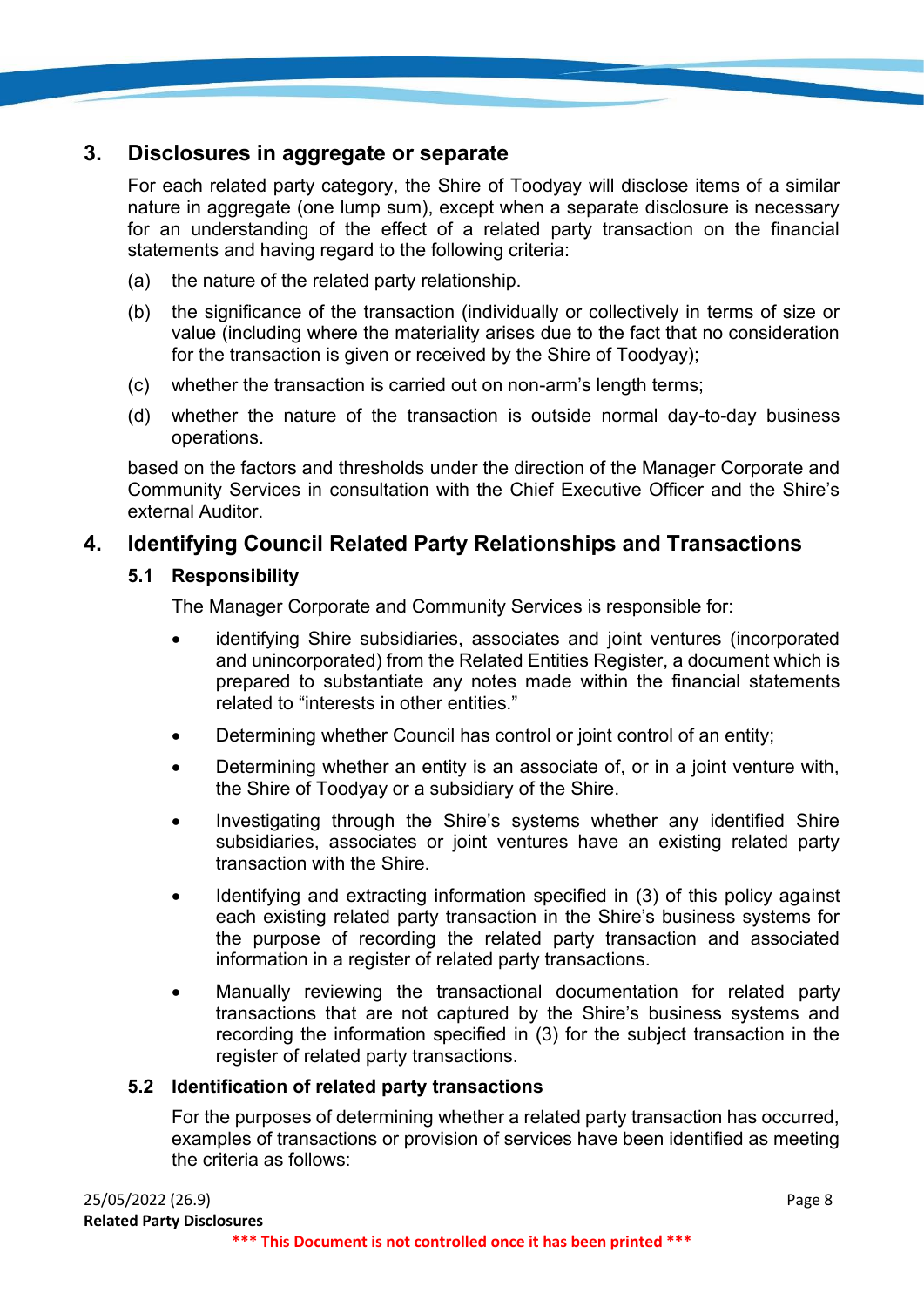- (a) Paying of Rates;
- (b) Fines;
- (c) Use of Shire owned facilities such as halls, pavilions, other buildings, library, arks, ovals and other public open spaces (whether charged a fee or not);
- (d) Attending Council functions that are open to the public;
- (e) Employee compensation whether it is for KMP or close family members of KMP;
- (f) Application fees paid to the Shire for licences, approvals or permits;
- (g) Lease agreements for housing rental (whether for a Shire owned property or property sub-leased by the Shire through a Real Estate Agent);
- (h) Lease agreements for commercial properties;
- (i) Monetary and non-monetary transactions between the Shire and any business or associated entity owned or controlled by the related party (including family) in exchange for goods and/or services provided by/to the Shire (trading arrangement);
- (j) Sale or purchase of any property owned by the Shire to a person identified above;
- (k) Sale or purchase of any property owned by a person identified above, to the Shire;
- (l) Loan Arrangements;
- (m) Contracts and agreements for construction, consultancy or services.

**Some of the transactions listed above occur on terms and conditions no different to those applying to the general public and have been provided in the course of delivering public service objectives that are unlikely to influence the decisions that users of the Council's financial statements make. These transactions are those that an ordinary citizen would undertake with the Shire of Toodyay and are referred to as an Ordinary Citizen Transactions (OCT).**

Where these services were not provided at arm's length and under the same terms and conditions applying to the general public, elected Council members and KMP will be required to make a declaration in the Related Party Disclosures - Declaration form about the nature of any discount or special terms received.

### **5. Identifying Related Party Relationships with KMP and their close family members**

#### **6.1 Related Party Disclosure form (RPD)**

The Manager Corporate and Community Services and/or Finance Coordinator is responsible for providing the KMP, at least 30 days *before the specified notification period*, with an RPD Form (Attachment A).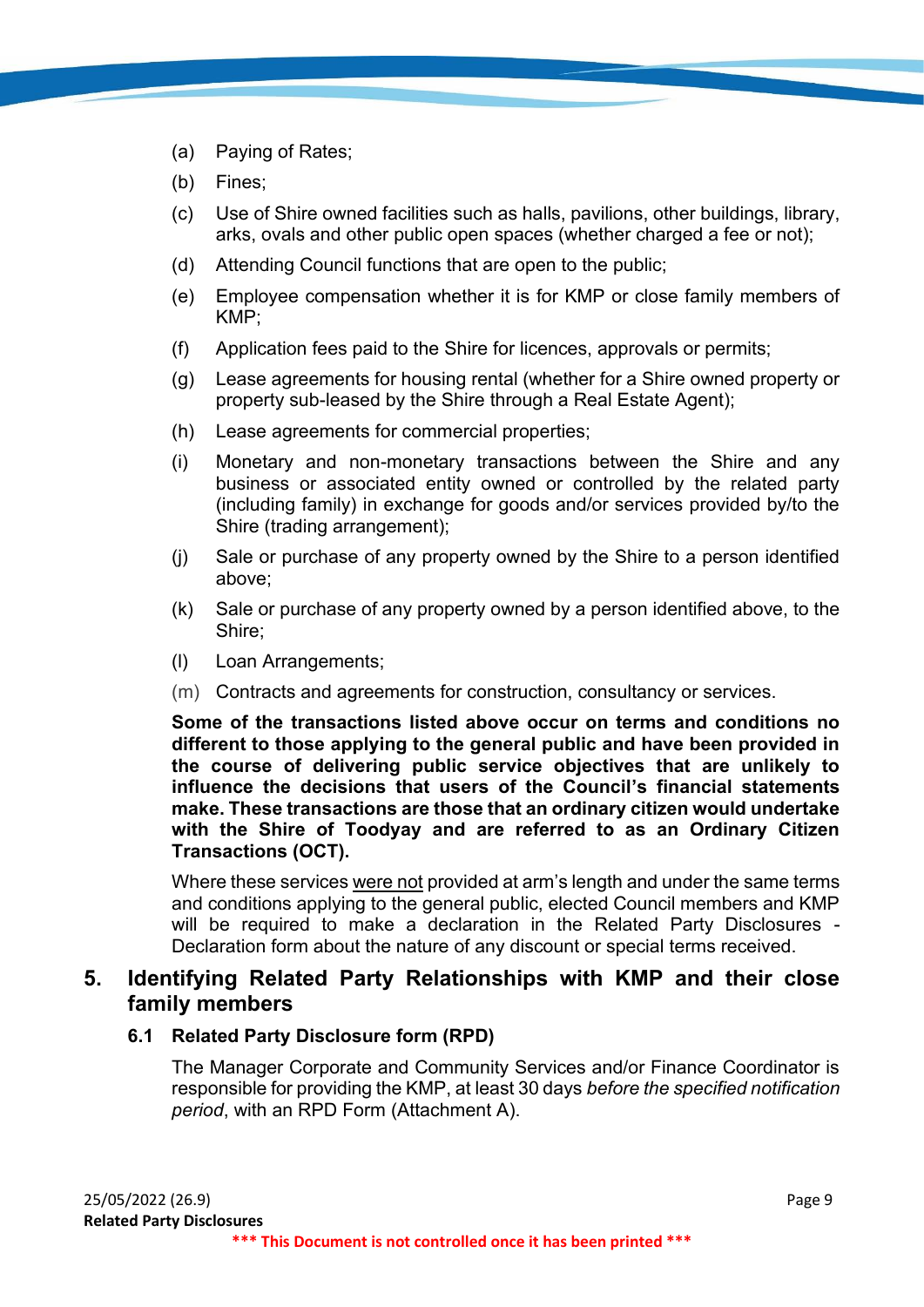#### **6.2 Frequency and specified notification period**

KMP must provide a related party disclosure in the form set out in Attachment A, notifying any existing or potential related party transactions between the Shire of Toodyay and either themselves, their close family members or entities controlled or jointly controlled by them or any of their close family members, subject to exclusions mentioned below, at 6.5, to the Manager Corporate and Community Services no later than 30 days after 30 April each calendar year.

Disclosures will also be required in the following instances:

- (a) 30 days after a KMP has commenced employment;
- (b) When staff movements occur for an KMP role; and
- (c) after elections of Council in October of relevant year and or after any extraordinary election held

#### **6.3 Other Related Party Transactions**

If a KMP suspects that a transaction may constitute a related party transaction outside of the notification period, the KMP should provide a related party disclosure to the Manager Corporate and Community Services.

#### **6.4 Other notifications**

These requirements are in addition to the notifications a KMP must make to comply with their Code of Conduct and disclosure of interests in a written return in accordance with the sections 5.70, 5.71, 5.75, 5.76 (1), and 5.76(2) of the *Local Government Act 1995.*

#### **6.5 Exclusions**

The notification requirements do not apply to:

- Related party transactions that are ordinary citizen transactions not assessed as being material as determined under section 5.2 of this policy; and
- The Member sitting fees provided and reimbursable expenses incurred, during the financial year under members policy "Sitting Fees and Reimbursable expenses," the particulars of which are contained in councils annual report pursuant to r.19B of the *Local Government (Administration) Regulations 1996.*

#### **6.6 Other Sources of information**

To ensure all related party transactions are captured and recorded the responsible Manager Corporate and Community Services and/or Finance Coordinator is responsible for reviewing, if required, other sources of information held by the Shire of Toodyay including, but not limited to:

- (a) A register of interests of a KMP and of persons related to the KMP;
- (b) Minutes of Council and Committee Meetings; and
- (c) Council's Contracts Register.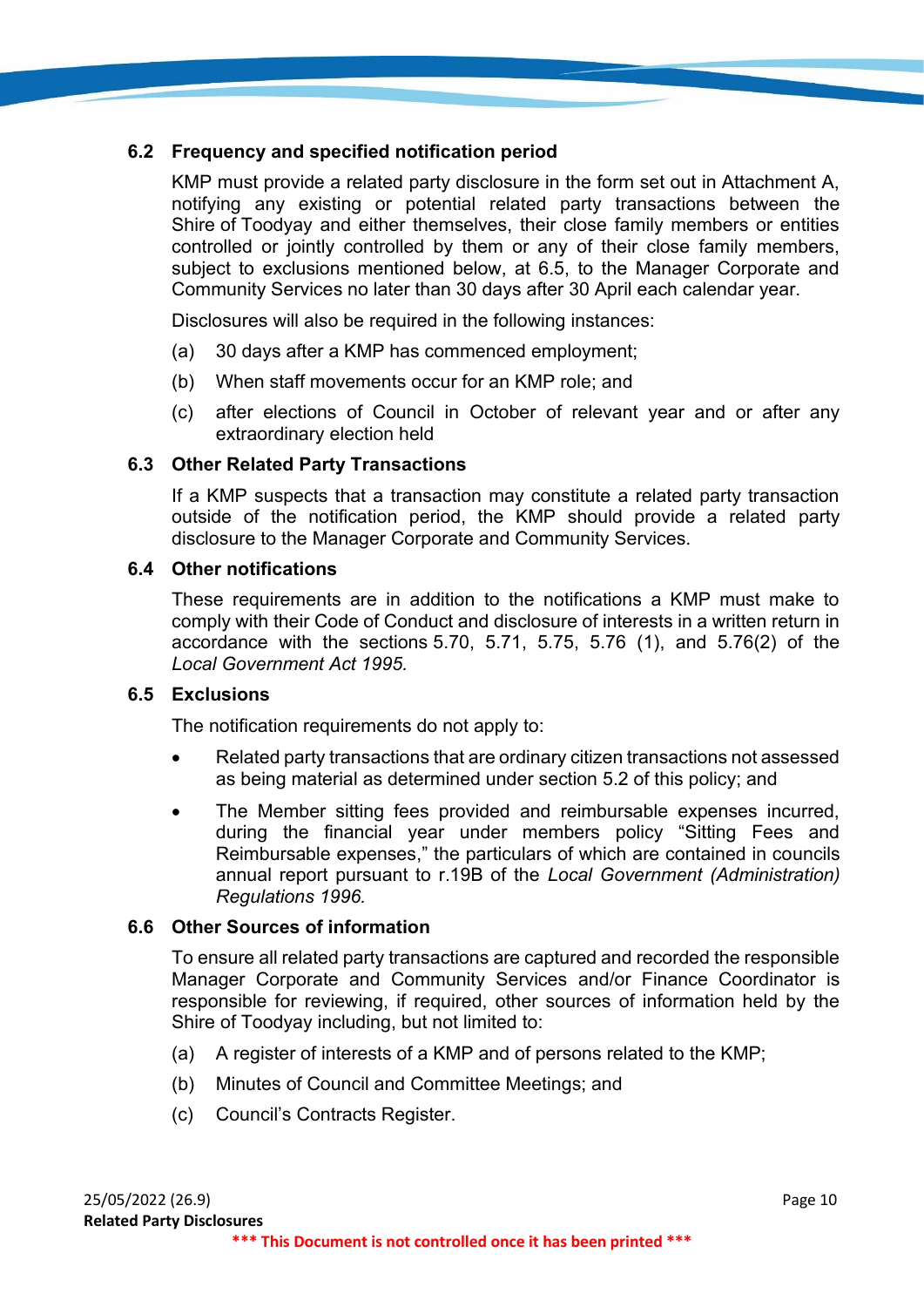#### **6.7 Confidentiality**

All information contained in a disclosure return, will be treated in confidence. Generally, related party disclosures in the annual financial reports are reported in aggregate and as such, individuals are not specifically identified.

Notwithstanding, management is required to exercise judgement in determining the level of detail to be disclosed based on the nature of a transaction or collective transactions and materiality. Individuals may be specifically identified if the disclosure requirements of AASB 124 so demands.

#### **6.8 Materiality**

Management will apply professional judgement to assess the materiality of transactions disclosed by related parties and their subsequent inclusion in the financial statements.

In assessing materiality, management will consider both the size and nature of the transaction, individually and collectively.

#### **6.9 Assessment Process**

Where the assessment of transactions made with key management personnel or entities is required, the assessment panel will comprise of the Chief Executive Officer, the Manager Corporate and Community Services and/or the Finance **Coordinator** 

Where there may be an impartiality issue (perceived or otherwise), either the Manager Assets and Services or the Manager Planning and Development may be selected at the discretion of the Chief Executive Officer.

#### **Reference Information**

- *[WALGA \(Moore Stephens\) Info Bulletin](https://walga.asn.au/getattachment/Policy-Advice-and-Advocacy/Governance-and-Organisational-Services/INFOPAGE-Related-Party-Disclosures-June-2017.pdf.aspx?lang=en-AU) dated 22 June 2017.*
- *[AASB 124 Related Party Disclosures](https://www.aasb.gov.au/admin/file/content105/c9/AASB124_12-09.pdf) Standard published by the Australian Government in December 2009 [https://www.aasb.gov.au/admin/file/content105/c9/AASB124\\_12-](https://www.aasb.gov.au/admin/file/content105/c9/AASB124_12-09.pdf) [09.pdf](https://www.aasb.gov.au/admin/file/content105/c9/AASB124_12-09.pdf)*

### **Legislation**

*Associated Regulatory Framework AASB 10 Consolidated Financial Statement AASB 11 Joint Arrangement and AASB 128 Investments in Associates and Joint Ventures AASB119 Employee Benefits AASB2 Share-based Payment (if applicable) AASB12 Disclosure of Interest in Other Entities Local Government Act 1995*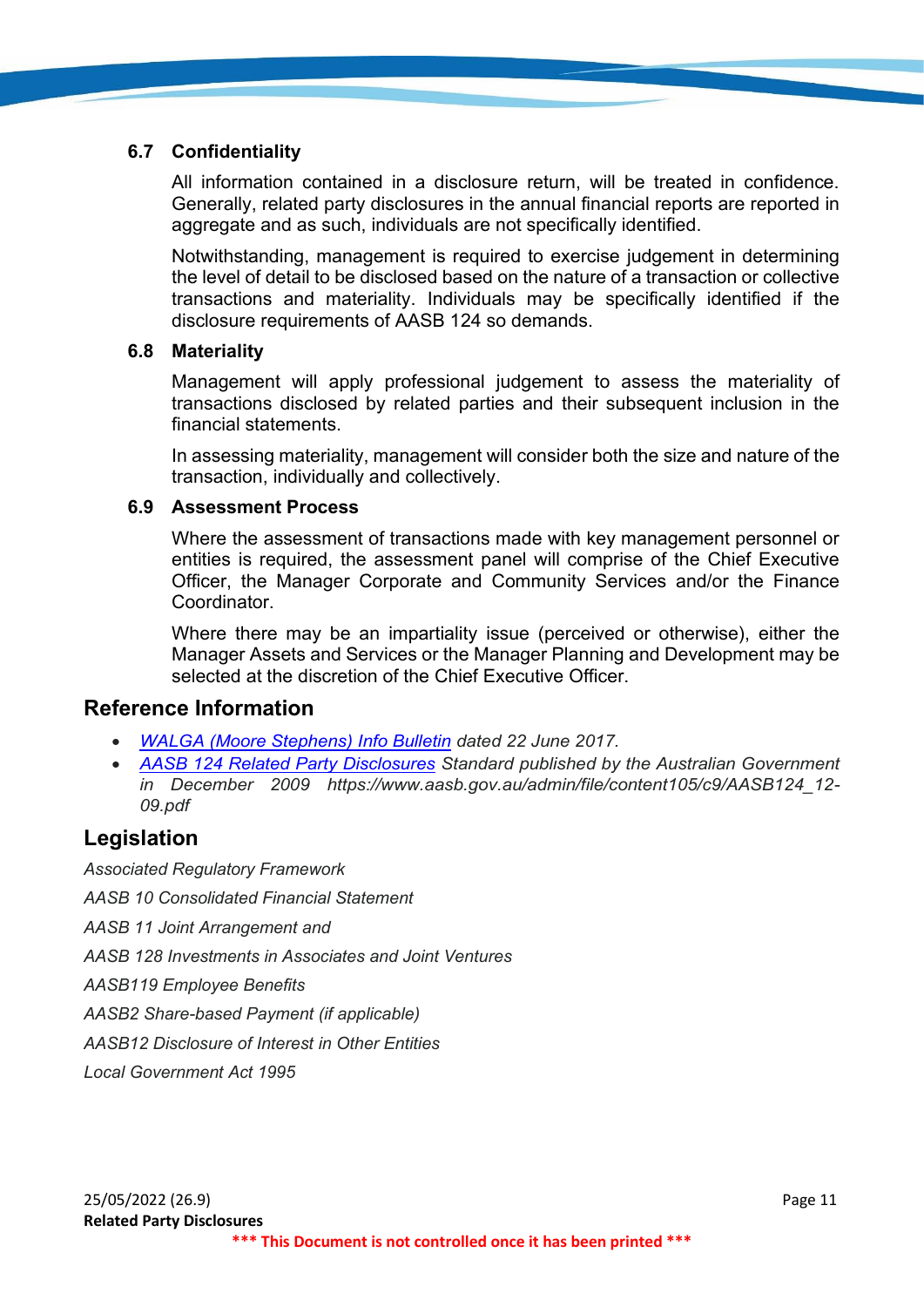## **Associated documents**

Related Party Disclosures - Declaration form

# **Version control information**

| <b>Version No.</b> | <b>Date Issued</b> | <b>Review</b><br>position | <b>Developed</b><br>by       | <b>Approved by</b> |
|--------------------|--------------------|---------------------------|------------------------------|--------------------|
| V0                 | 01/07/2021         | <b>Creation of Policy</b> | Executive<br>Services        | Council            |
| V2                 | 25/05/2022         | Reformatted               | Executive<br><b>Services</b> | Council            |

| <b>Document control information</b>                                                                                                                                              |                                   |  |
|----------------------------------------------------------------------------------------------------------------------------------------------------------------------------------|-----------------------------------|--|
| <b>Document Theme</b>                                                                                                                                                            | Governance                        |  |
| <b>Document Category</b>                                                                                                                                                         | Governance                        |  |
| <b>Document Title</b>                                                                                                                                                            | <b>Related Party Disclosures</b>  |  |
| GOV <sub>6</sub><br><b>Document ID</b>                                                                                                                                           |                                   |  |
| Document Owner (position title)                                                                                                                                                  | <b>Chief Executive Officer</b>    |  |
| <b>Author (position title)</b>                                                                                                                                                   | <b>Executive Services Officer</b> |  |
| 25 May 2022 (CRN: OCM095/05/22)<br>Date of approval                                                                                                                              |                                   |  |
| <b>Approving authority</b>                                                                                                                                                       | Council                           |  |
| <b>Access restrictions</b>                                                                                                                                                       | Nil                               |  |
| 30 May 2022<br><b>Date Published</b>                                                                                                                                             |                                   |  |
| Date of last review                                                                                                                                                              | 27 July 2021                      |  |
| Date of next review                                                                                                                                                              | 5 February 2025                   |  |
| Archived antecedent documents and<br>Disclosure Procedure<br>Related<br>Party<br>Guidance Notes (Area of Impact – Finance)<br>previous versions<br>27/07/2021 Res. No. 150/07/21 |                                   |  |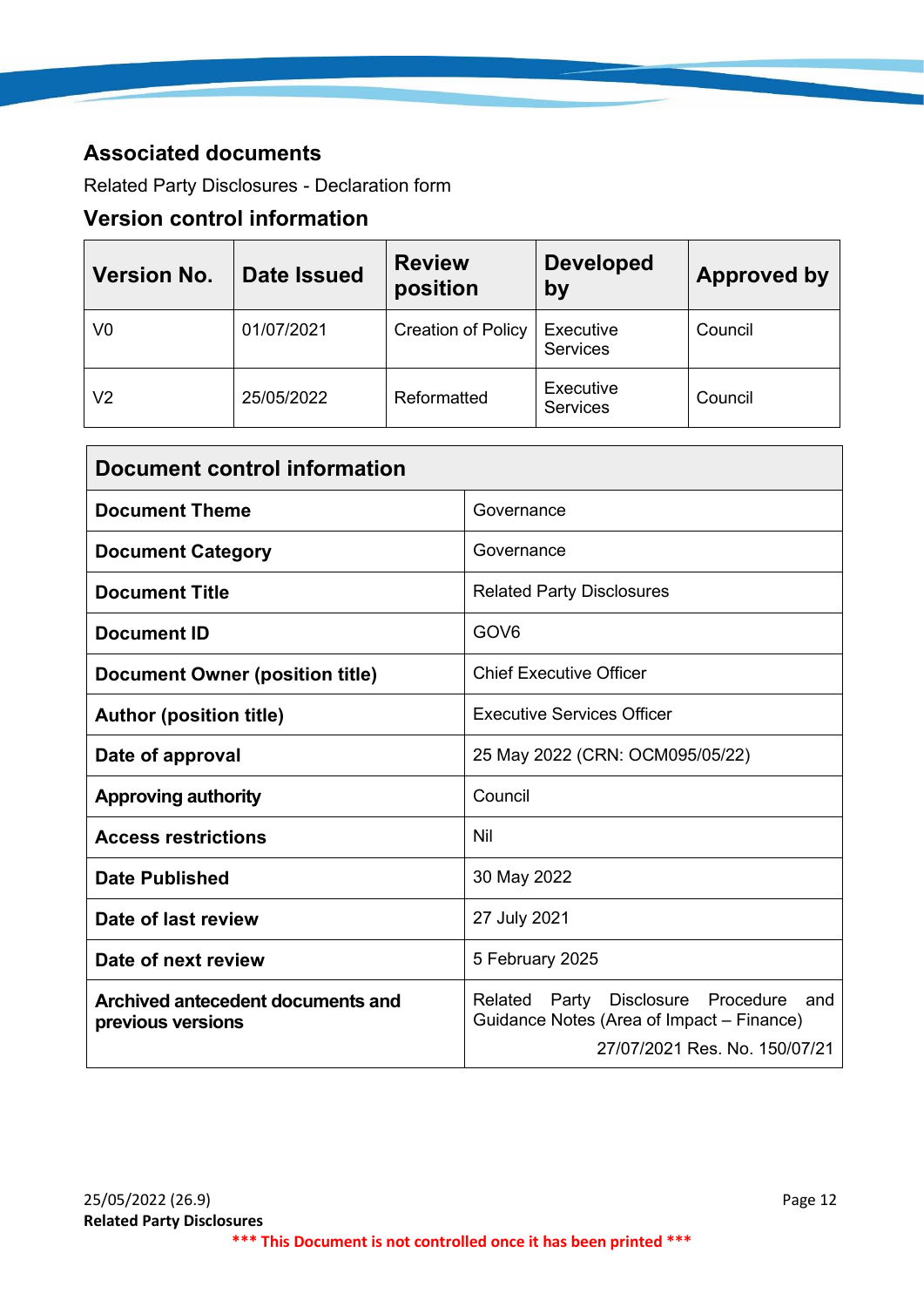

**Attachment A**

# **Related Party Transactions and Disclosure by Key Management Personnel**

| <b>Name of Key Management Personnel:</b> |  |
|------------------------------------------|--|
| Position of Key Management Personnel:    |  |

Please read the Shire of Toodyay Related Party Disclosures Policy provided with this notification, which explains what is a related party transaction and the purposes for which the Shire of Toodyay is collecting and will use and disclose, the related party information provided by you in this notification.

Please complete the tables below for each related party transaction with the Shire of Toodyay that you, or a close member of your family, or an entity related to you or a close member of your family:

- (a) has previously entered into and which will continue in the current financial year; or
- (b) has entered into, or is reasonably likely to enter into, in the 2022/2023 financial year including and which may / may not continue into future years.

If a particular area is not applicable, **do not leave question areas blank**. Please answer 'Nil" for the purpose of removing doubt with regard to completion of the form.

| <b>Description</b><br>οf<br><b>Related</b><br>Party<br><b>Transaction</b> | transaction<br>ls<br>existing<br>potential? | Party's<br><b>Related</b><br>Name (Individual<br>or entity name) | Party's<br><b>Related</b><br>relationship<br>why<br>reasons<br>related | <b>Description</b><br>οf<br>Transaction.<br><b>Documents</b><br>.or<br>changes to<br>the<br>related<br>party<br>relationship. |
|---------------------------------------------------------------------------|---------------------------------------------|------------------------------------------------------------------|------------------------------------------------------------------------|-------------------------------------------------------------------------------------------------------------------------------|
|                                                                           |                                             |                                                                  |                                                                        |                                                                                                                               |

Please refer to the definitions contained in the Related Party Disclosures Policy.

**If there has been no change since your last declaration, please complete "no change".**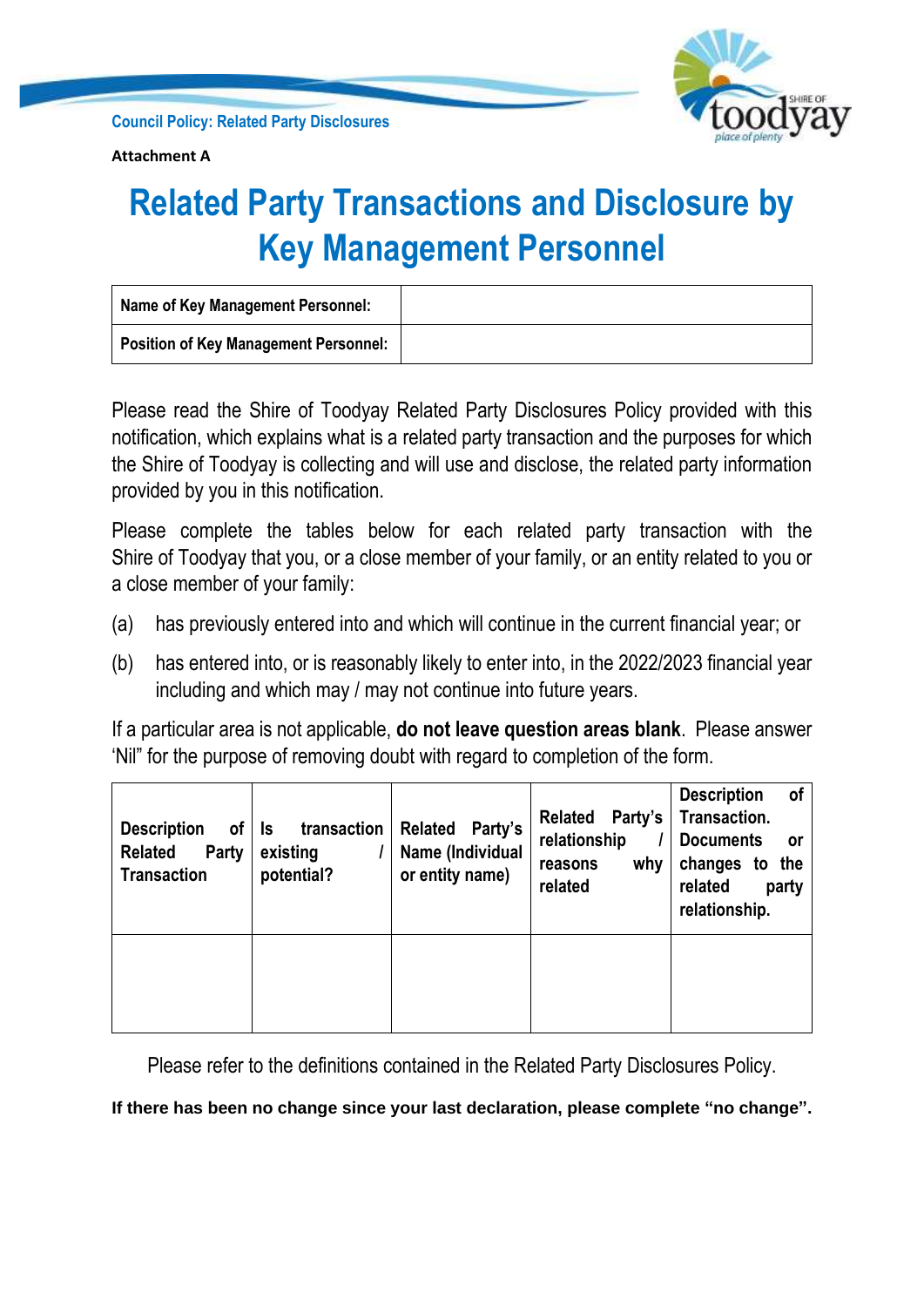

| <b>CLOSE MEMBERS OF THE FAMILY</b><br>$\mathbf{1}$ .       |  |  |
|------------------------------------------------------------|--|--|
| <b>Name of Family Member</b><br><b>Relationship to you</b> |  |  |
|                                                            |  |  |
|                                                            |  |  |
|                                                            |  |  |
|                                                            |  |  |

# **2. ENTITIES THAT I, OR CLOSE FAMILY MEMBER CONTROLS OR JOINTLY CONTROLS**

| <b>Name of Entity</b> | Name of person who has control/nature of control |  |
|-----------------------|--------------------------------------------------|--|
|                       |                                                  |  |
|                       |                                                  |  |
|                       |                                                  |  |

## **3. ORDINARY CITIZEN TRANSACTIONS – NOT PROVIDED AT ARMS LENGTH.**

Did you or any member of your close family use any council facilities AND you received a discount or special terms that would not otherwise be offered to any other member of the public?

| Name of person<br>using the facility | <b>Service/facility</b><br>used | <b>Nature of</b><br>transaction | <b>Nature of discount or special</b><br>conditions received. |
|--------------------------------------|---------------------------------|---------------------------------|--------------------------------------------------------------|
|                                      |                                 |                                 |                                                              |
|                                      |                                 |                                 |                                                              |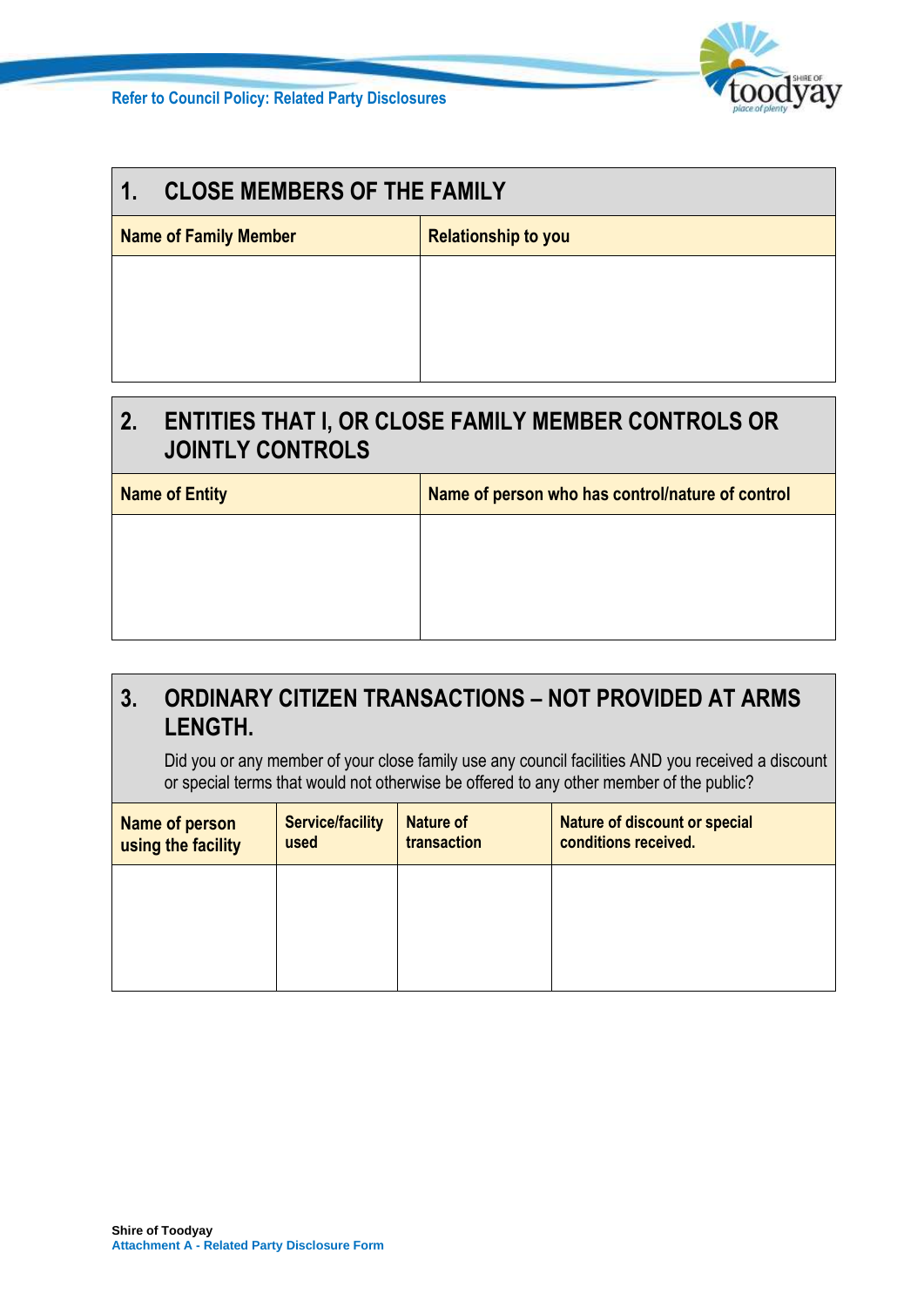

# **4. LEASING AGREEMENTS – DOMESTIC RESIDENTIAL**

Did you, a close family member or related entity, enter into a lease agreement with the Shire of Toodyay (either as lessee or lessor) for the provision of a domestic rental property (includes properties owned by the Shire of Toodyay and privately owned properties sub-leased through the Shire of Toodyay from a real estate agent)? Did you receive or provide a discount or special terms that would not otherwise be offered to any other member of the public?

| Name of person<br>party to the lease | <b>Property</b><br><b>Address</b> | <b>Term of Lease &amp;</b><br><b>Weekly rent.</b> | Detail of any non-arms- length<br>conditions |
|--------------------------------------|-----------------------------------|---------------------------------------------------|----------------------------------------------|
|                                      |                                   |                                                   |                                              |
|                                      |                                   |                                                   |                                              |

# **5. LEASING AGREEMENTS – COMMERCIAL**

Did you, a close family member or related entity, enter into a commercial lease agreement with the Shire of Toodyay for the provision of a commercial property?

Did you receive a discount or special terms that would not otherwise be offered to any other member of the public?

| Name of person<br>party to the lease | <b>Property</b><br><b>Address</b> | <b>Term of Lease &amp;</b><br><b>Weekly rent.</b> | Detail of any non-arms- length<br>conditions |
|--------------------------------------|-----------------------------------|---------------------------------------------------|----------------------------------------------|
|                                      |                                   |                                                   |                                              |
|                                      |                                   |                                                   |                                              |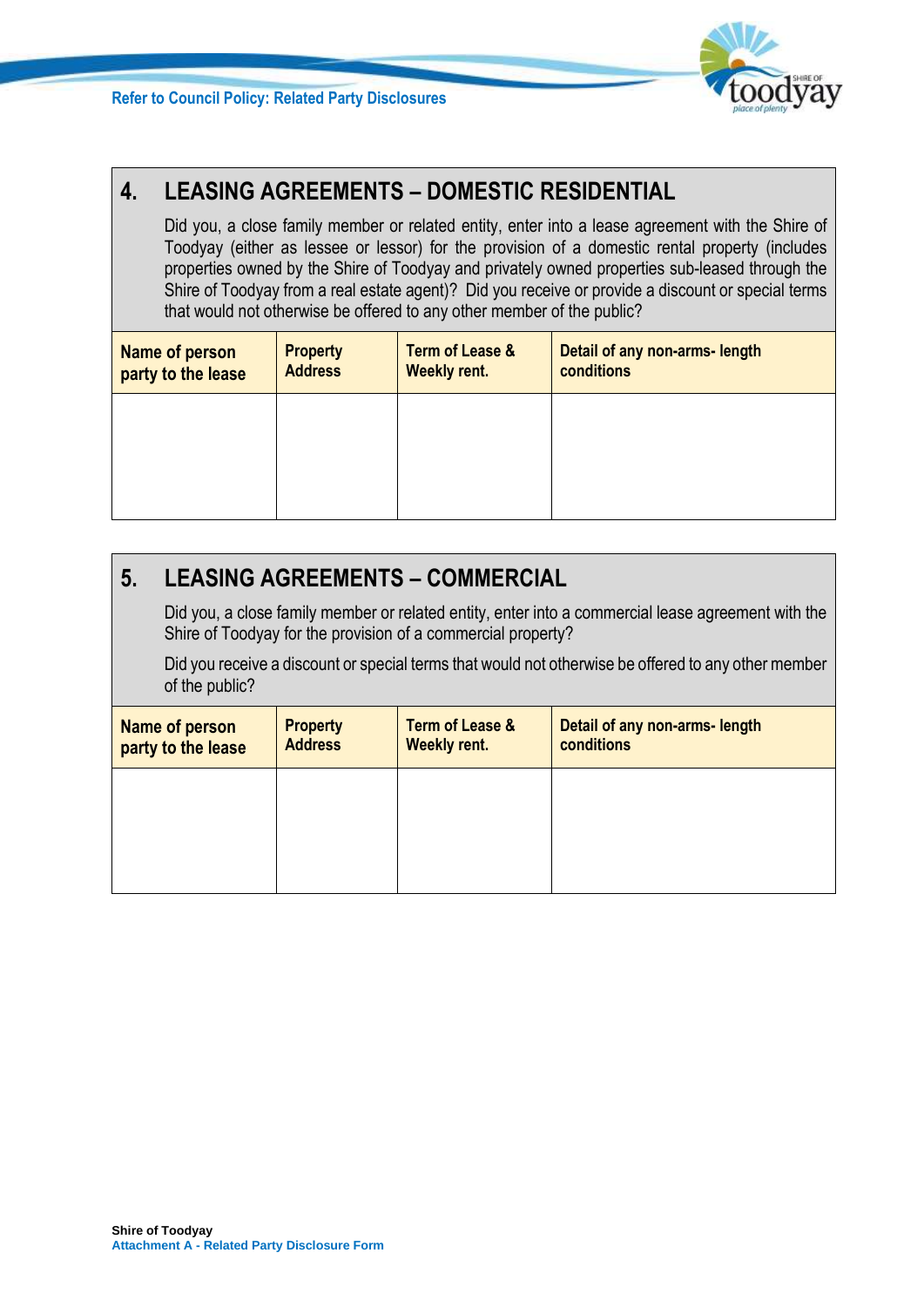

# **6. TRADING ARRANGEMENTS**

Were you or a close family member (as defined above) the owner of any business (or in a position to substantially control the business) that provided goods or services to the Shire of Toodyay?

Were those goods or services provided on the same terms and conditions to those available to any other customer?

If not, please provide details of the specific terms provided to the Shire of Toodyay.

| <b>Business name</b> | <b>Goods or</b><br><b>Services</b><br><b>Provided</b> | <b>Approximate value</b><br>for the reporting<br>period | <b>Terms and Conditions</b> |
|----------------------|-------------------------------------------------------|---------------------------------------------------------|-----------------------------|
|                      |                                                       |                                                         |                             |

# **7. OTHER AGREEMENTS (Construction, Consultancy, Service Contracts)**

Did you, a close family member or related entity, enter into any other agreement/arrangements with the Shire of Toodyay (whether or not a price was charged)

This may include (but is not limited to): construction contracts, consultancy services, service contracts (such as cleaning, maintenance, security).

For example: A company that a close family member controls was awarded a contract with the Shire of Toodyay for building a new office or facility.

| Name of person or<br>business/company | <b>Nature of</b><br><b>Agreement</b> | <b>Value of</b><br><b>Agreement</b> | <b>Terms &amp; Conditions</b> |
|---------------------------------------|--------------------------------------|-------------------------------------|-------------------------------|
|                                       |                                      |                                     |                               |
|                                       |                                      |                                     |                               |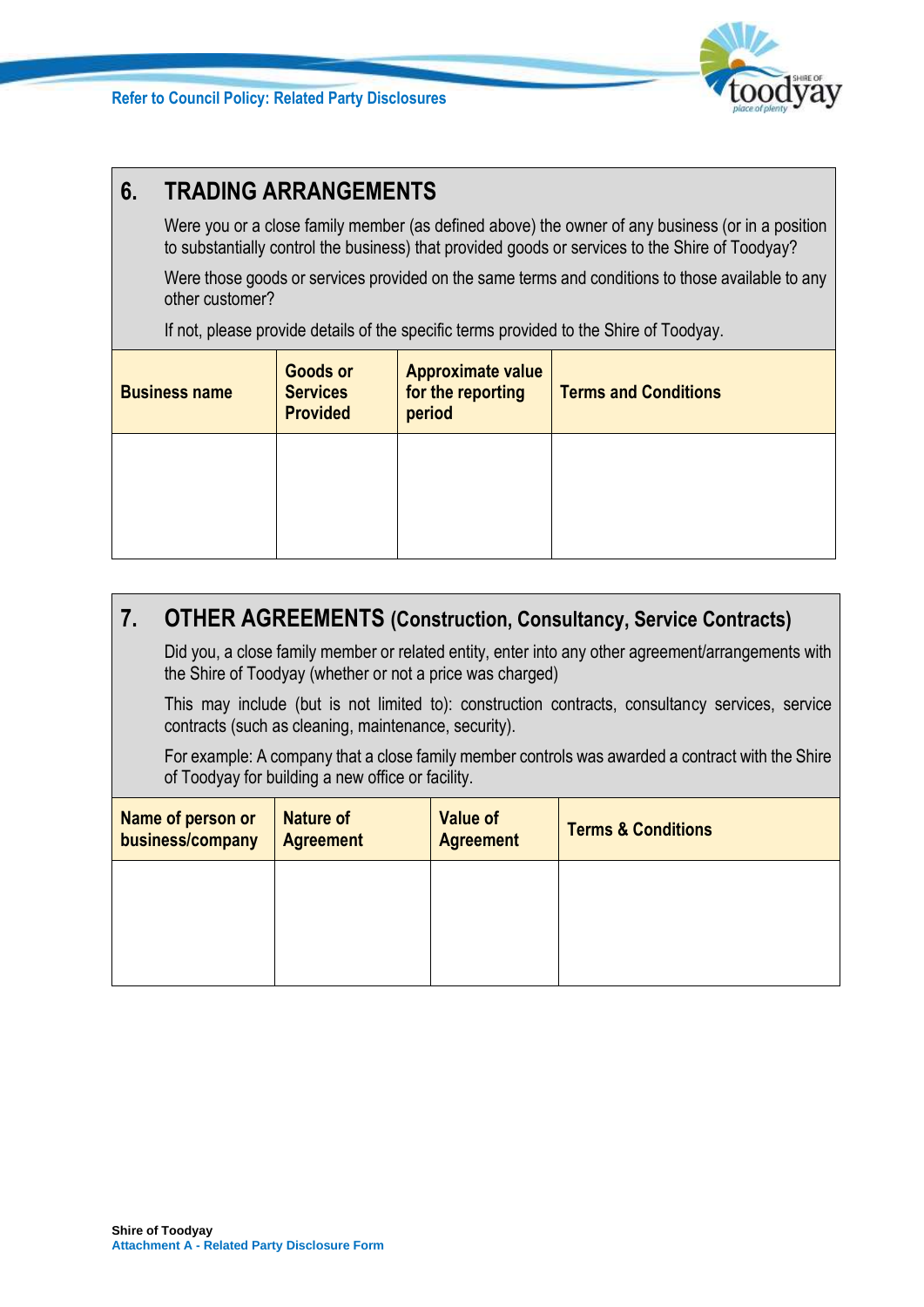

# **8. PURCHASE OF PROPERTY**

Did you, a close family member or related entity, purchase any property of other assets from the Shire of Toodyay? (This may include vehicles or other plant items, land or buildings).

| Name of person or<br>entity name | <b>Property purchased</b> | Value of the purchase | <b>Terms &amp; Conditions</b> |
|----------------------------------|---------------------------|-----------------------|-------------------------------|
|                                  |                           |                       |                               |
|                                  |                           |                       |                               |
|                                  |                           |                       |                               |

# **9. SALE OF PROPERTY**

Did you, a close family member or related entity, sell any property or other assets to the Shire of Toodyay? (This may include vehicles or other plant items, land or buildings).

Was the sale made at arms-length, and or on terms and conditions available to any other member of the public? If not, please provide details of the specific terms provided.

| Name of person or<br>entity name | <b>Property sold</b> | <b>Value of the Sale</b> | <b>Terms &amp; Conditions</b> |
|----------------------------------|----------------------|--------------------------|-------------------------------|
|                                  |                      |                          |                               |
|                                  |                      |                          |                               |
|                                  |                      |                          |                               |

# **10. FEES & CHARGES FOR APPLICATIONS**

Did you, a close family member or related entity, make an application to Council for a trading, building, planning or development application, licence or approval, or any other type of permit or licence?

| Name of person or entity name | <b>Application Type</b> | <b>Application and/or receipt</b><br>number |
|-------------------------------|-------------------------|---------------------------------------------|
|                               |                         |                                             |
|                               |                         |                                             |
|                               |                         |                                             |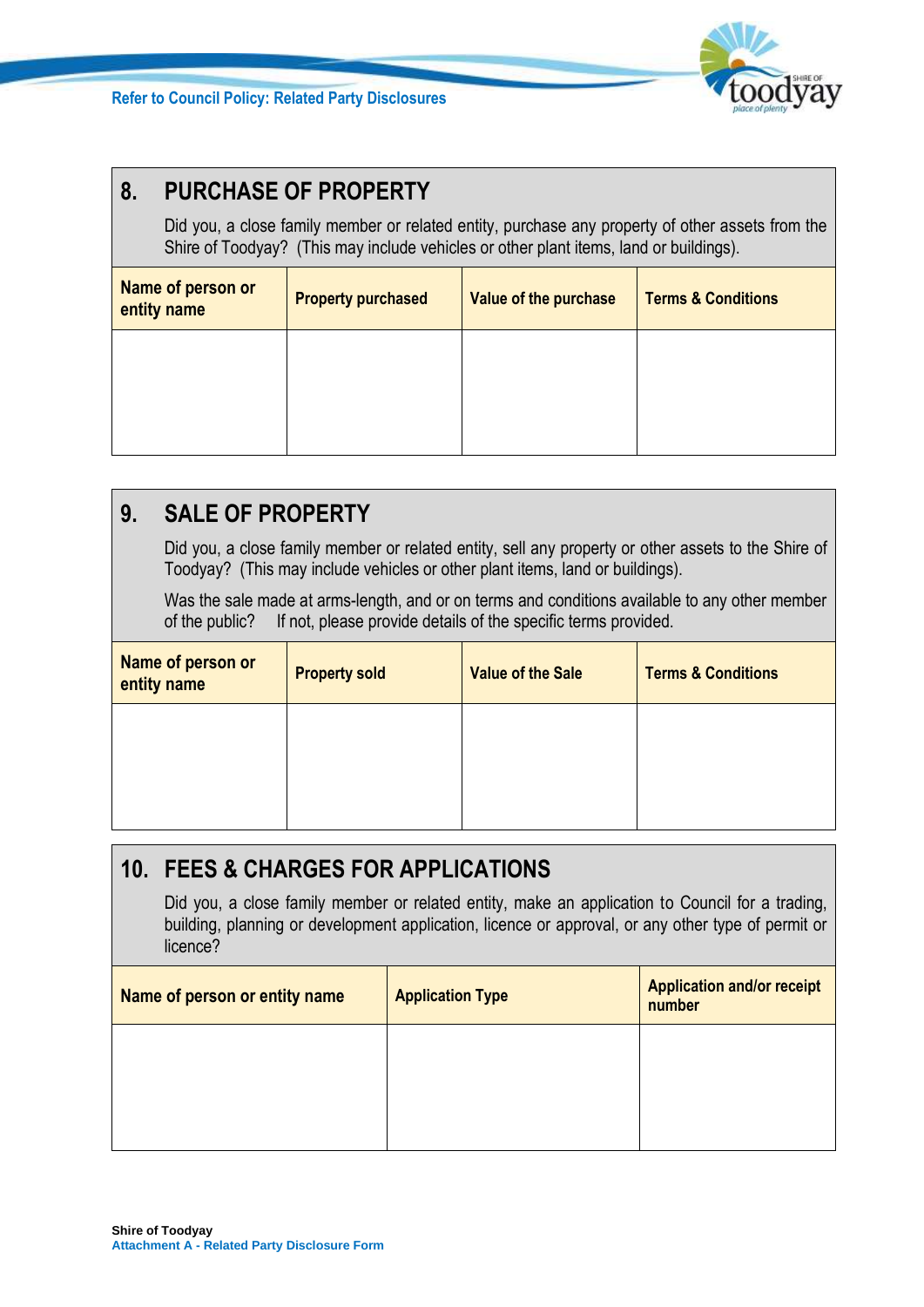

# **11. SELF SUPPORTING LOANS**

Did you, a close family member or related entity, enter into a loan agreement with the Shire of Toodyay? For example: a club for which you have control (See Appendix 2 for example)

| Name of person or<br>entity name | Loan details | Value of the loan | <b>Terms &amp; Conditions</b> |
|----------------------------------|--------------|-------------------|-------------------------------|
|                                  |              |                   |                               |
|                                  |              |                   |                               |
|                                  |              |                   |                               |

# **12. OTHER AGREEMENTS**

Please list any other agreement or arrangement you believe is a related party transaction and should be declared.

| Name of person or<br>entity name | <b>Details</b> | <b>Value</b> | <b>Other Terms</b> |
|----------------------------------|----------------|--------------|--------------------|
|                                  |                |              |                    |
|                                  |                |              |                    |